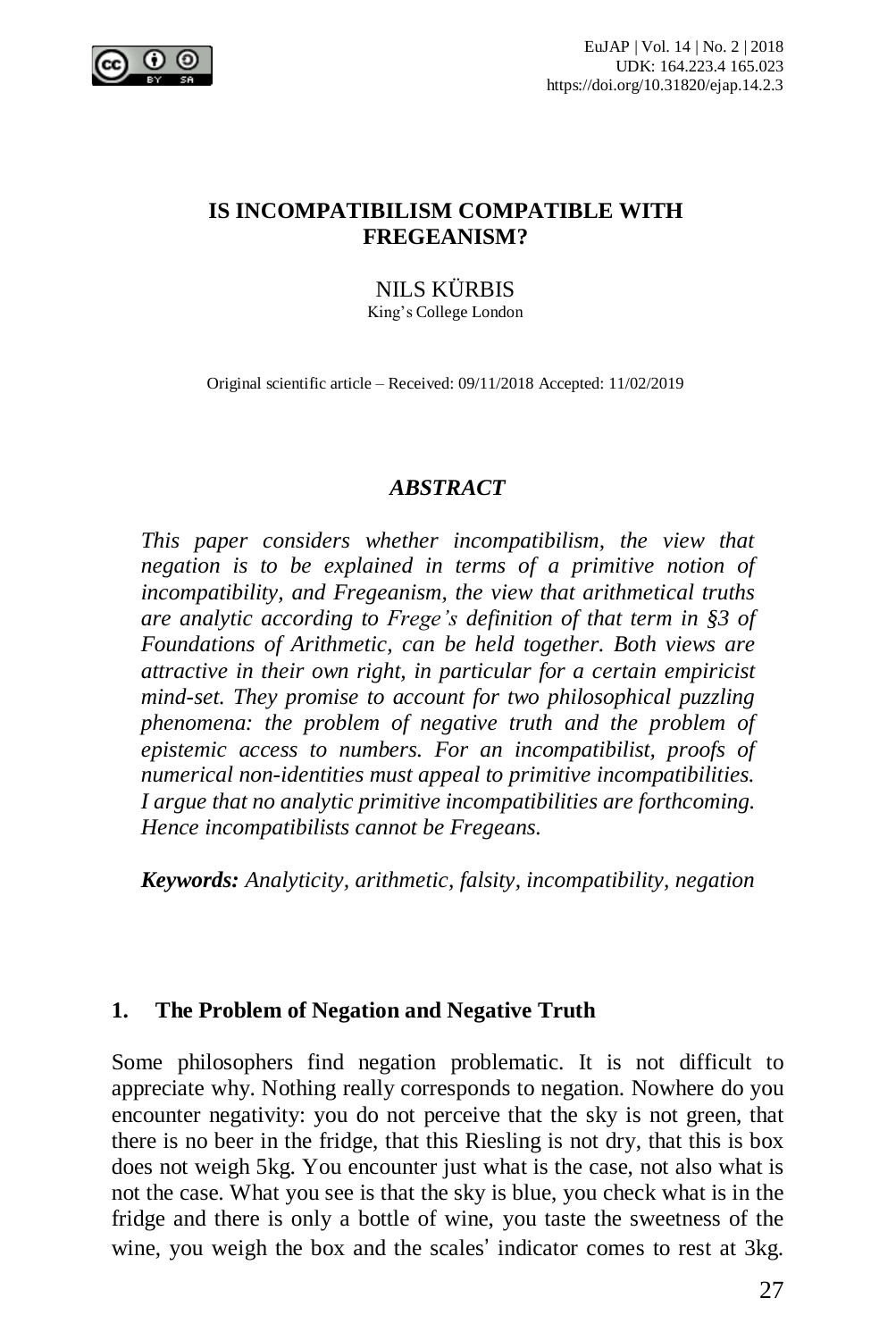There is only what there is, not also what there is not. So how can we speak truly about the world using negative propositions?

The problem of negation or negative truth has been acutely felt by empiricists. For words to be meaningful, they have to denote something positive, as all that we perceive is positive. Thus the meanings of negative expressions must be derivative of and stem from the meanings of positive ones, and negative truths must be secondary to and explained in terms of positive truths. Hobbes expresses this thought in his *Elements of Philosophy*:

The positive names are prior to the negative ones, because, unless the former existed beforehand, there could be no use of the latter. (Hobbes 2000, Part 1, Chapter 2, §7)

Locke concurs and writes that

negative or privative words cannot be said properly to belong to, or signify no ideas: for then they would be perfectly insignificant sounds; but they relate to positive ideas, and signify their absence. (Locke 1979: Book III, Chapter 1, §4)

Ayer, grappling with the distinction between negative and affirmative statements, concludes that, although negative statements cannot be reduced to affirmative ones because the former are less specific than the latter,

logically a negative statement […] can be verified only through the truth of some more specific statement which entails it; a statement which will itself, by contrast, be counted as affirmative. (Ayer 1952, 815)

Ayer continues, drawing attention to a metaphysical aspect of his conclusion, that

in the same way we can account for the inclination that many people have towards saying that reality is positive. The explanation is that any information which is provided by a less specific statement will always be included in the information provided by some more specific statement. (*Ibid*.)

Ayer describes this inclination quite neutrally, which indicates that, although a particularly natural component of the empiricist line of thought, the view is attractive also before other metaphysical backgrounds.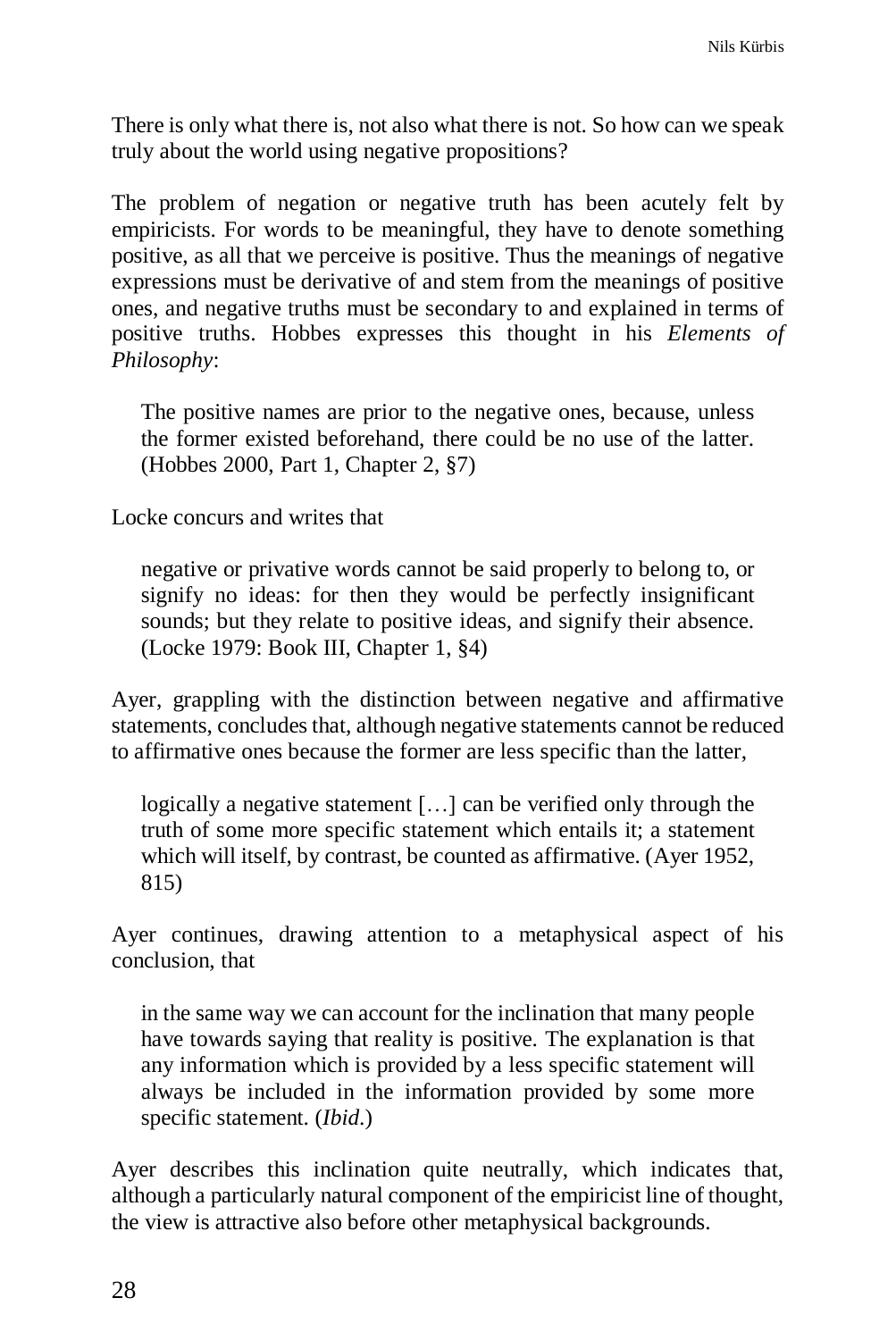# **2. Incompatibilism**

 $\overline{a}$ 

One attempt at explaining negative truth or negation in terms of positive notions is almost immediately forthcoming. If the sky is blue, then it is not green, because being blue excludes it from being green; if the fridge is full of wine, its contents exclude bottles of beer from being in it; the sweetness of the wine excludes it from being dry; if something weighs only 3kg, this excludes it from weighing 5kg. Negation can be explained in terms of what things are and what properties exclude each other or which properties are incompatible with each other. For '*a* is not *F*' to be true, it suffices for *a* to have a property *G* which is incompatible with *F*. The puzzle dissolves, because negation is not a primitive concept, but one that is explained in terms of incompatibility.

Demos offers an extended discussion of the problem of negation and its solution in terms of a primitive notion of incompatibility in an empiricist setting. According to Demos, "a negative proposition constitutes description of some true positive proposition in terms of the relation of opposition which the latter sustains to some other positive proposition" (Demos 1917, 194), where opposition is the notion of incompatibility introduced in the last paragraph. More recently, Huw Price has argued in a similar spirit that "the apprehension of incompatibility [is] an ability more primitive than the use of negation" (Price 1990, 226). Price, like Demos, proposes to explain negation in terms of incompatibility:

It is appropriate to deny a proposition  $P$  (or assert  $\sim P$ ) when there is some proposition *Q* such that one believes that *Q* and takes *P* and *Q* to be incompatible. (*Ibid*. 231)

I call the view that negation is to be explained in terms of a primitive notion of metaphysical incompatibility *incompatibilism*. 1

Let's put some more flesh on incompatibilism. Russell (1951, 297) reports that Wittgenstein once refused to accept that there was no hippopotamus in a lecture room in Cambridge. Neither is there a hippopotamus in the

<sup>&</sup>lt;sup>1</sup> Price appeals to a further primitive in his explanation of negation, namely a primitive speech act of denial. The crucial thought, however, is that negation is based on incompatibility. Negation, according to Price (2019, 6), is needed only for pragmatic reasons, to enable speakers to register explicitly and to convey to other speaker that they consider two propositions to be incompatible. Similarly, Rumfitt (2000) appeals to a notion of incompatibility, albeit between speech acts, rather than propositions, in his bilateral account of logic. Restall (2005, 6ff), too, appeals to a notion of incoherence, that of asserting and denying the same proposition.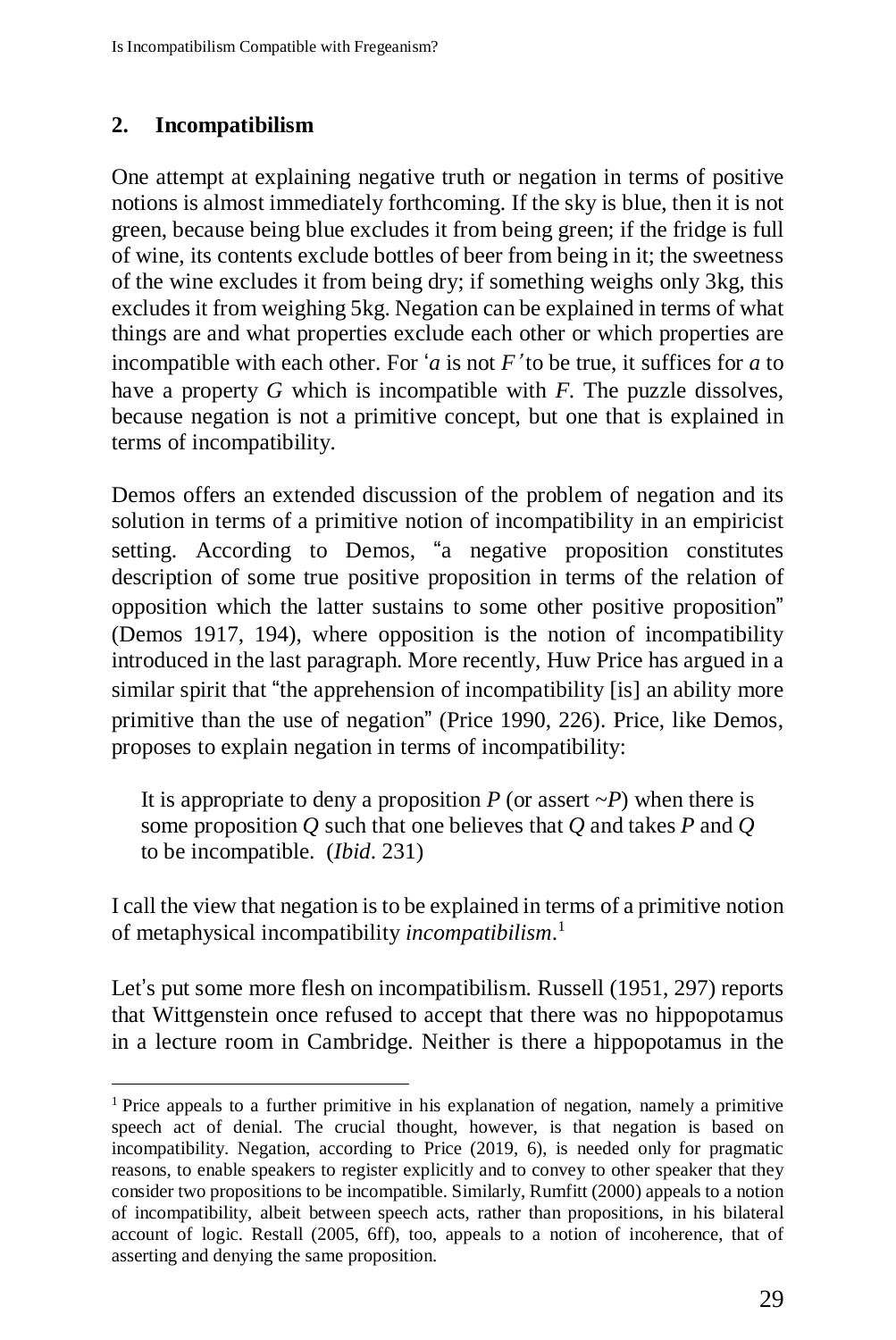room I am in now. Cheyne and Pigden explain that the "great big positive fact (or collection of facts)" *the room as it actually is* makes it true that there is no hippopotamus in it. Their "claim is that the existence of this fact [...] necessitates or makes true the proposition that there is no hippopotamus in the room" (Cheyne and Pigden 2006, 255). Had there been a hippo in the room, that fact would not have existed. Containing intact furniture, books on shelves, an unscathed philosopher etc., is incompatible with a room containing a hippo. The things or facts there are suffice to explain negative truths. As another example, suppose Theaetetus is not flying, but sitting next to Socrates. Then

the big fact (or collection of facts) that we can roughly characterize as *Theaetetus as he actually is* necessitates the truth of [Theaetetus is not flying]. For if Theaetetus *were* flying this fact would not exist. Thus positive facts constituting what Theaetetus *is* doing necessitate negative truths about what he is *not* doing. (*Ibid*., 259)

Negative truth is explained in terms of the things there are and what they exclude or with what they are incompatible.

Veber, too, emphasises that very large, positive, facts, are the truthmakers of negative truths.

If the truth of *Q* is incompatible with the truth of *P* then *P* will entail Not-*Q* and thus *P'*s truthmaker will function as Not-*Q*'s truthmaker as well. Provided that every negative truth is entailed by some set of positive truths with positive truthmakers, negative truths can be made true by positive facts. (Veber 2008, 82)

That neither the Great Wall of China nor a golf ball are in my coffee cup is due to certain positive facts. In the first case, "that the cup has certain dimensions and that the Wall has certain dimensions are metaphysically incompatible with the Wall being contained in the cup" (Veber 2008, 83). The dimensions of the cup and the Great Wall of China are positive facts. Concerning the golf ball and the cup, "truths about the distribution of air (or coffee) molecules inside the cup" and what the golf ball is made of are incompatible with the golf ball being in the cup. Golf balls are made of "rubber or hard plastic" and that "an air (or coffee) molecule is located in a certain place at a certain time is incompatible with a molecule of rubber or hard plastic being there" (Veber 2008, 83). Thus, only positive facts and what they are incompatible with are needed as the truthmakers of the negative truth that there is no golf ball in my coffee cup.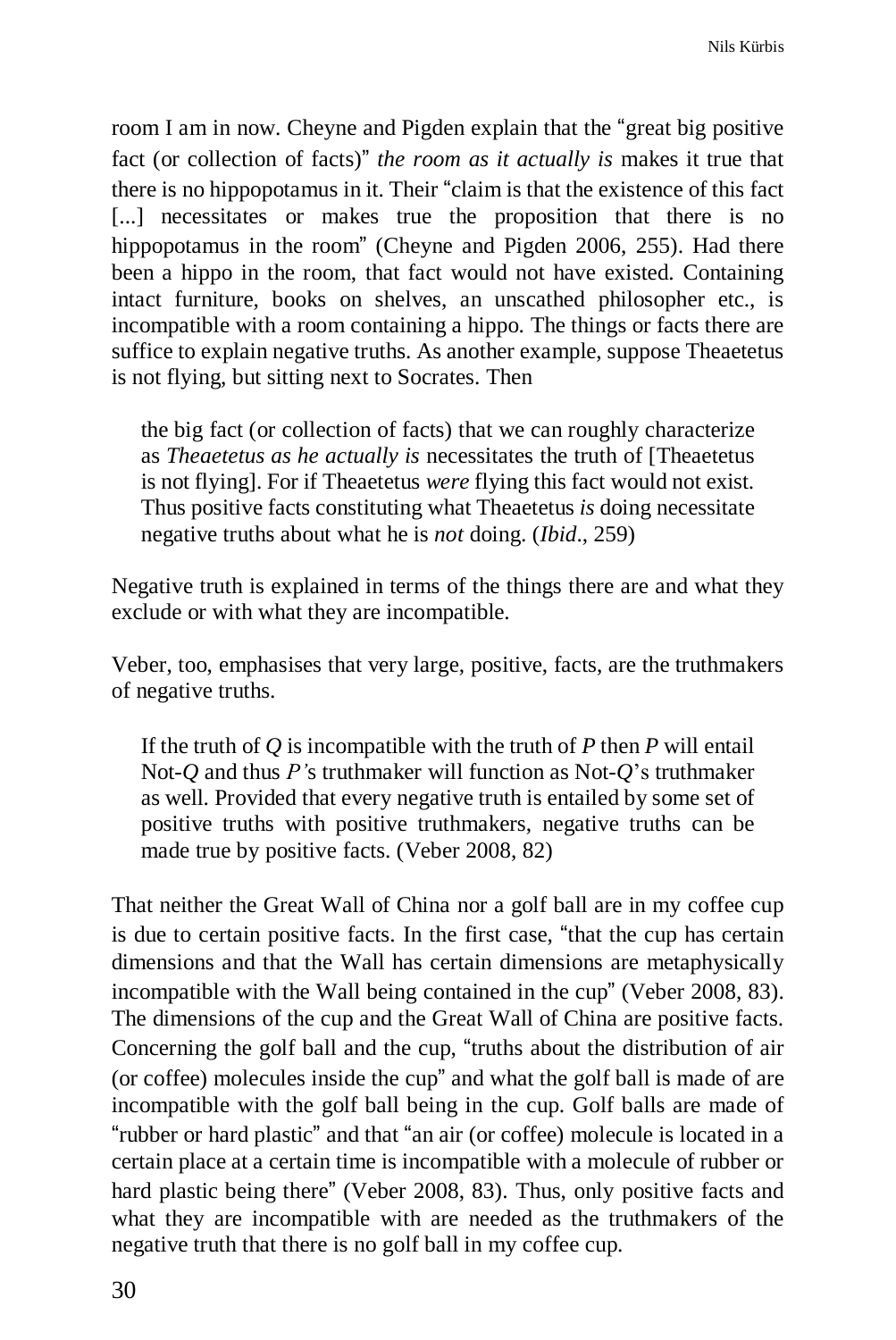The view that negation can be explained in terms of incompatibility is interesting, well motivated and attractive. To put it more sharply into focus and to illustrate the advantages of the incompatibilist view, let's compare it briefly with the solution that Russell favoured at some point in his thinking: that there are negative facts.<sup>2</sup>

# **3. Against Negative Facts**

Russell argued that there are two kinds of facts.

Let us suppose, for the sake of illustration, that *x* has the relation *R* to *y*, and *z* does not have the relation *S* to *w*. Each of these facts contains only three constituents, a relation and two terms; but the two facts do not have the same form. In the one, *R* relates *x* and *y*; in the other, *S* does not relate *z* and *w*. It must not be supposed that the negative fact contains a constituent corresponding to the word "not." It contains no more constituents than a positive fact of the correlative positive form. The difference between the two forms is ultimate and irreducible. We will call this characteristic of a form its quality. Thus facts, and forms of facts, have two opposite qualities, positive and negative. (Russell 1919a, 4)

Russell argued that Demos' view has no methodological advantage, and in fact some disadvantages, over the view that there are negative facts, and that it is circular, if the aim is to avoid negative notions, as incompatibility is itself negative (*Ibid*., 5f).

Not many philosophers are satisfied with the view that there are negative facts. Even Russell himself was not entirely convinced: in *The Philosophy of Logical Atomism* (Russell 1919b, 42), Russell is less committal and merely asks his audience to consider the possibility that there are negative facts in addition to positive ones.

Demos aimed to explain negative true propositions without having to introduce negative facts. According to Demos,

the reason why such a view must not be entertained is the empirical consideration that strictly negative facts are nowhere to be met with in experience, and that any knowledge of a negative nature seems to be derived from perception of a positive kind. (Demos 1917, 189)

 $\overline{a}$ <sup>2</sup> The discussion of negative facts was added at the request of a referee.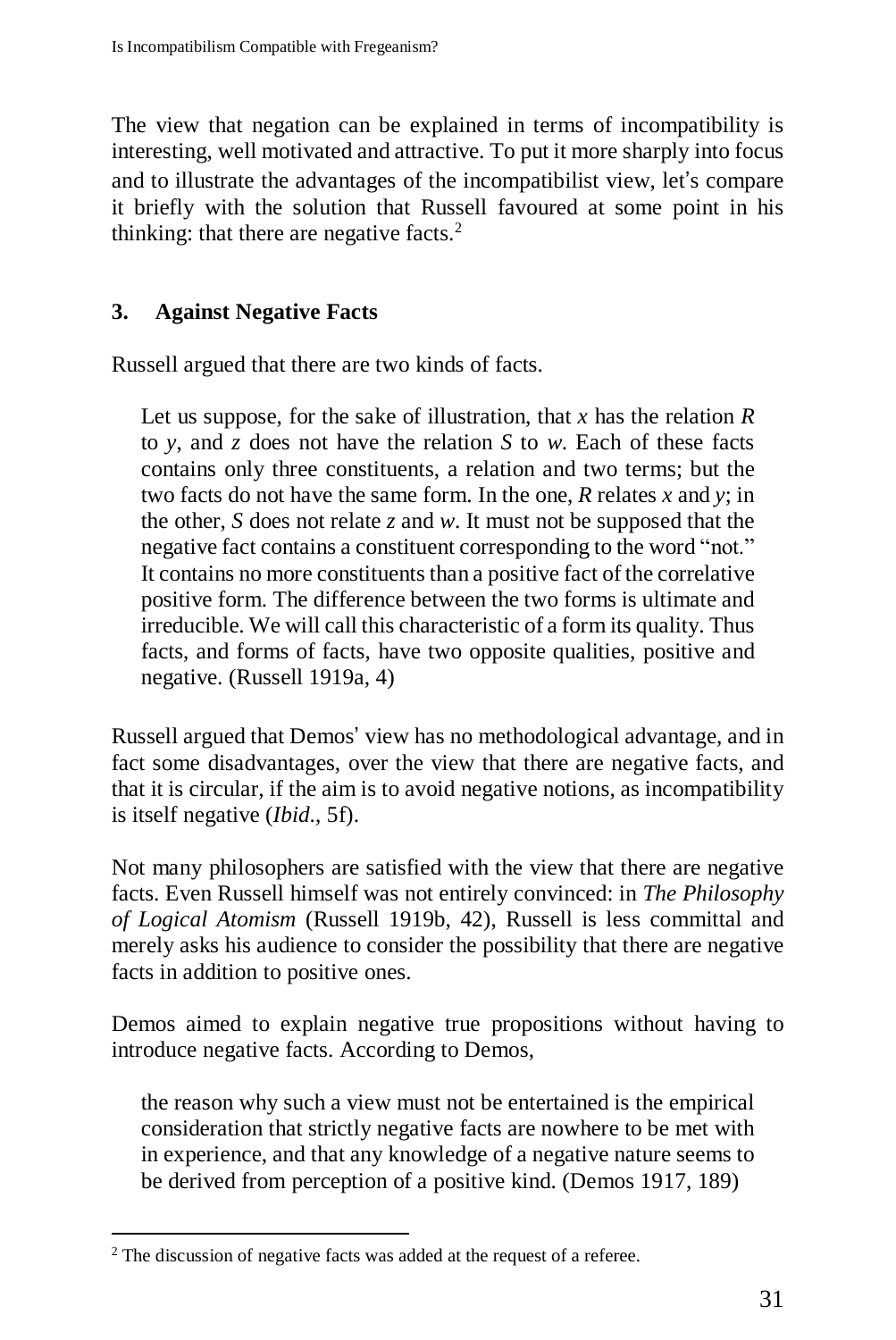A congenial view is expressed by Grzegorczyk in a paper giving an interpretation of intuitionist logic as the logic of scientific research: the atomic sentences of the language are established as true or otherwise by a method of enquiry, while

the compound sentences are not a product of experiment, they arise from reasoning. This concerns also negations: we see that the lemon is yellow, we do not see that it is not blue. (Grzegorczyk 1964, 596)

The negations of sentences are not verified directly, but their verification involves reasoning.<sup>3</sup>

Another reason to reject the existence of negative facts is that for each positive fact there are uncountably many negative facts. There would be, besides the facts of the contents of my room, also the negative facts that there is no hippo in it, no rhinoceros, no blackbird, no giraffe, besides the facts of its location, there would also be the negative facts that it is not in Madrid, not in Paris, not in Berlin, not in Warsaw etc. That is just too many facts. It is a demand of ontological economy that if the phenomena can be explained without appeal to negative facts, then this is what we should do. Arguably, an account such as Cheyne's and Pigden's or Veber's succeeds in doing precisely that, and so the existence of negative facts should be rejected.

Another reason against accepting negative facts is the following. Suppose the cat is on the mat. Then that fact can be said to be located where the cat and the mat are. But suppose the cat is not on the mat. Where is the negative fact located? Where the cat is? Where the mat is? Where both are? Neither answer is particularly attractive. Negative facts do not appear to be located anywhere. But something that is not located in space presumably also cannot enter the causal nexus of the world. Negative facts would then not do any causal work and have no causal effects on the world, and as such, on plausible metaphysical assumptions about causality and the physical world, they would not be part of it. Negative facts would serve no purpose in the world, but they were introduced as supposedly on a par with positive facts, which undoubtedly serve a purpose.<sup>4</sup>

Incompatibilism is a view as general as the problem it aims to solve. The problem of negative truth isn't one exclusively for empiricists. Some philosophers may simply share the sentiments Mumford expresses,

<sup>&</sup>lt;sup>3</sup> I owe the reference to Grzegorczyk to a referee for this journal.

<sup>4</sup> For further development of this argument, see Molnar (2000, 76ff).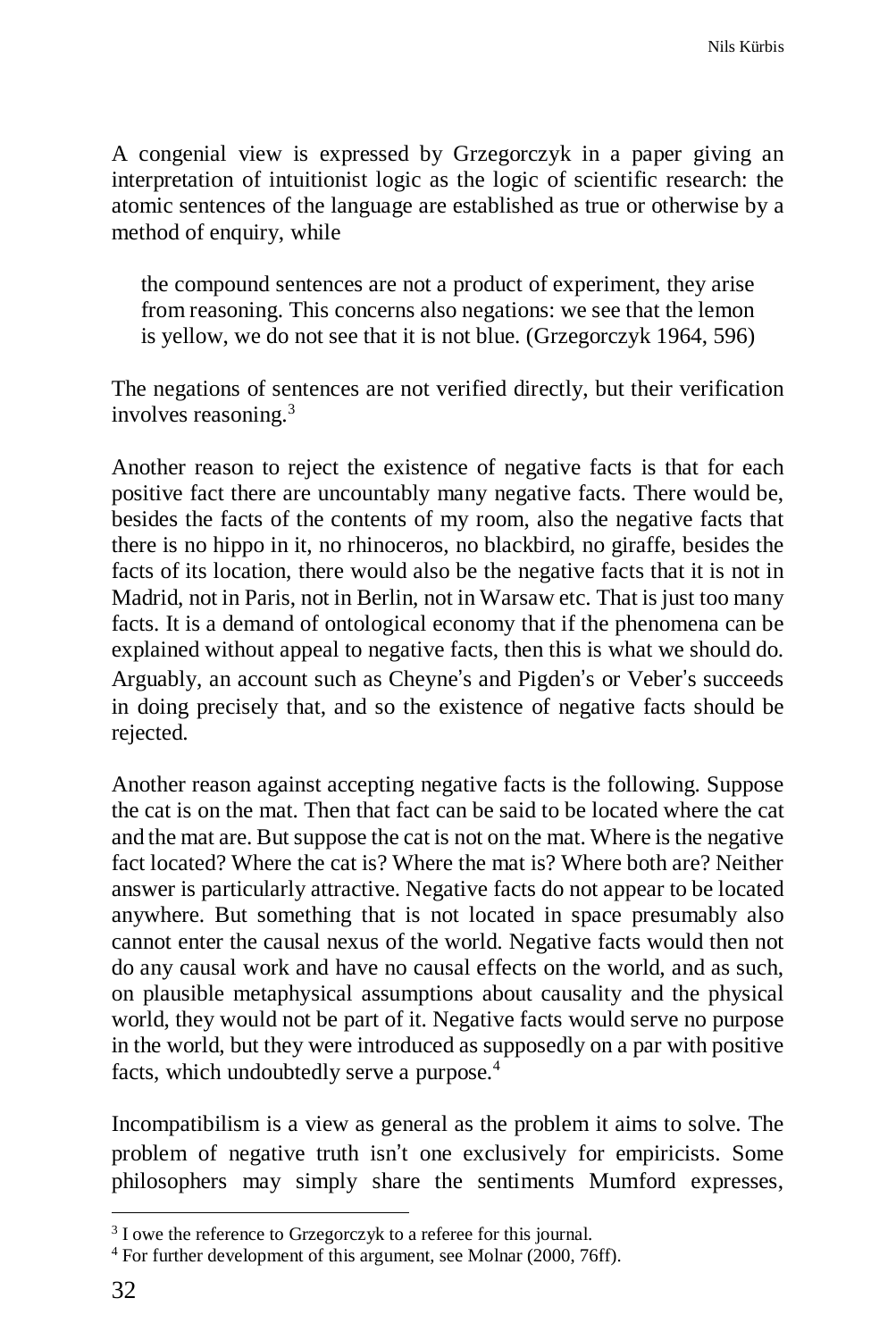according to whom negative facts, to which negative truths would appear to correspond, are

too mysterious to be taken seriously. ['Everything that exists is positive'] has almost a ring of aprioricity about it. How can these facts exist and be negative? Indeed, how can any existent really be negative? (Mumford 2007, 49)

Mumford's description is, just like Ayer's quoted earlier, quite neutral, which indicates that the problem is not specifically tied to a correspondence theory of truth either. Existence itself seems to be essentially positive. Nothing negative exists. The problem of negative truth is a very ancient and general one. A closely related problem, the problem of how there can be false speech or thought, posed itself already to Parmenides, who warns us that

never shall this be forcibly maintained, that things that are not are, but you must hold back your thought from this way of enquiry, nor let habit, born of much experience, force you down this way, by making you use an aimless eye or an ear and tongue full of meaningless sound: judge by reason the strife-encompassed refutation spoken by me. (Kirk, Raven and Schofield 1983, 248, Fragment 294)

Parmenides concludes: "What is there to be said and thought must needs be: for it is there for being, but nothing is not" (*Ibid*., 247, Fragment 293). But then 'false speech' or 'false thoughts' are meaningless and neither speech nor thought at all. The ancient problem of falsity received profound systematic treatment and conceptual clarification by Plato. In the middle section of the *Sophist,* the Eleatic Stranger is lead to commit "the patricide of father Parmenides" and to "insist by brute force both that *that which is not* somehow is, and then again that *that which is* somehow is not" (Plato 1997, 241d). In the *Euthydemos*, Socrates encounters two sophists who deny the possibility of false thoughts and disagreement.<sup>5</sup> Plato's vivid presentation of the perplexities surrounding negation, falsity and negative truth challenges philosophers of any background to address the problem. The issues discussed here apply to a wider range of positions than justsome

<sup>5</sup> For a commentary on the *Euthydemos*, see McCabe (forthcoming). I comment on the commentary in the same volume.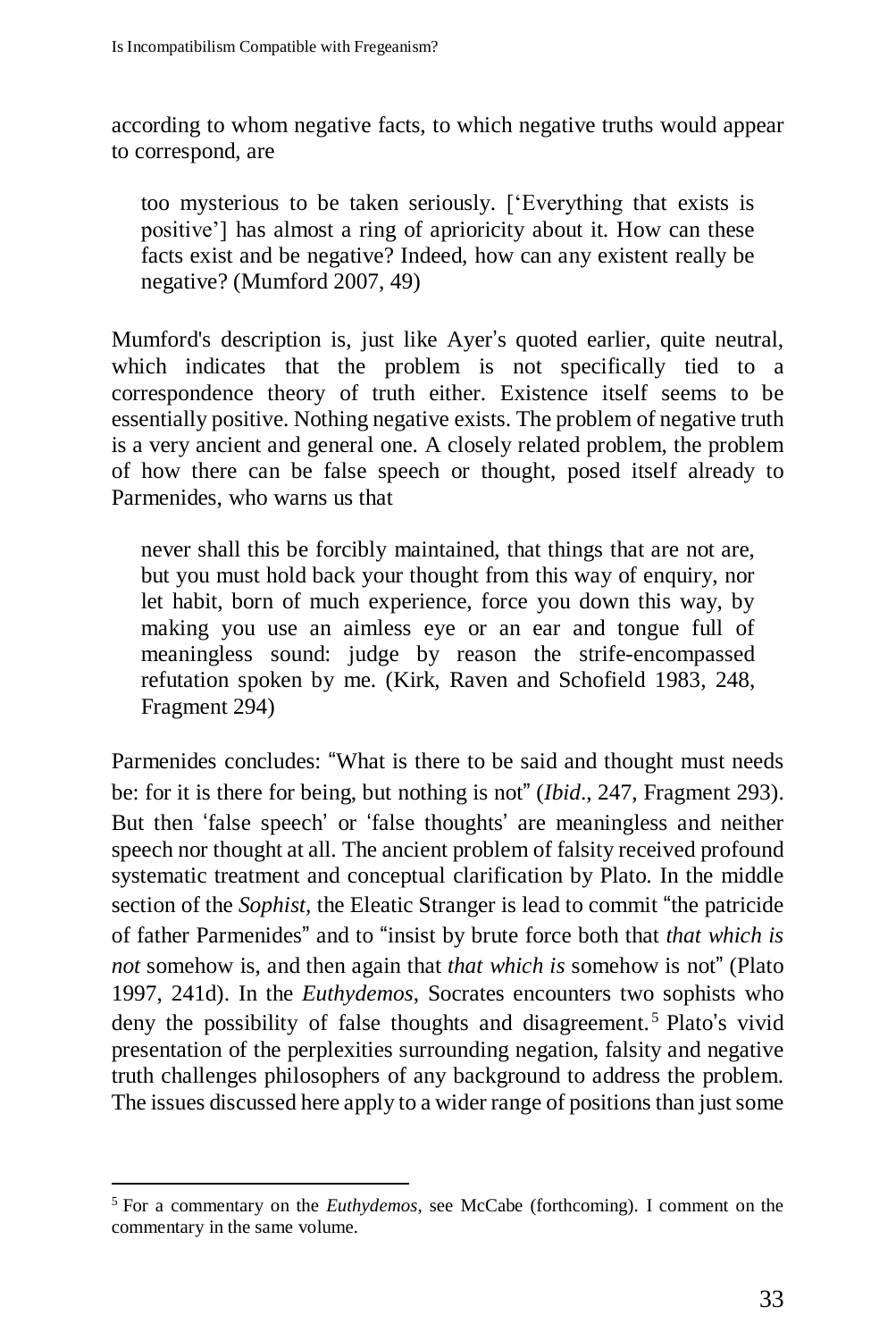forms of empiricism. For the purposes of illustration, however, I confine consideration to empirically minded philosophers.<sup>6</sup>

### **4. Fregeanism**

Reference to and knowledge about numbers is also something many philosophers have found problematic, maybe even more so than negation. This, too, is a problem that is particularly acute for empiricists, for whom reference and knowledge must ultimately be explained in terms of sense perception and causal relations between speakers or thinkers and objects referred to or known about. We do not experience numbers in sense perception and we cannot stand in causal relations to them, as they are abstract objects. So how can we refer to them, let alone know anything about them? Maybe empiricists are even forced to admit that there are no numbers at all, which makes the ubiquity, usefulness and applicability of propositions apparently about them even more of a mystery.

Frege, although himself not touched by empiricist worries, formulated an attractive starting point for a solution. The logicist view that arithmetical truths are analytic opens up prospects for explaining how we manage to refer to numbers even though they are abstract objects by explaining numerical identities in terms of one-to-one correlations, or even of explaining away reference to numbers altogether. According to the characterisation of numerical identity that Frege attributes to Hume in *Foundations of Arithmetic* §63, the number of *F*s equals the number of *G*s if and only if there is a one-to-one correspondence between the *F*s and the *Gs.* Letting # abbreviate 'the number of' and ∃! 'there is exactly one', what is often called *Hume's Principle* has the following formalisation:

#*xFx* = #*xGx* ≡ ∃*R* (∀*x*(*Fx* → ∃!*y*(*Gy & Rxy*)) *&* ∀y(*Gy* → ∃!*x*(*Fx & Rxy*)))

<sup>6</sup> There are of course also empirically minded philosophers who have no problem with negation. I have already mentioned Russell. Aristotle, too, has no qualms about appealing to negation in the formulation of the most certain and fundamental principle in *Metaphysics* .3, that "the same attribute cannot at the same time belong and not belong to the same subject in the same respect" (Aristotle 1985, 1005ba19-20). Mill also belongs to this group: "When the positive name is connotative, the corresponding negative name is connotative likewise; but in a peculiar way, connoting not the presence but the absence of an attribute. Thus, not-white denotes all things whatever except white things; and connotes the attribute of not possessing whiteness. For the non-possession of any given attribute is also an attribute, and may receive a name as such; and thus negative concrete names may obtain negative abstract names to correspond to them" (Mill 1882, 41f). For opposition to the incompatibilist account of negation, see Armstrong (2004, 55ff), Kürbis (2019, Ch. 4), Molnar (2000), Taylor (1952, 1953). The last paper is a response to a paper of Ayer's on negation quoted earlier. For a commentary on Molnar's paper, see Kürbis (2018).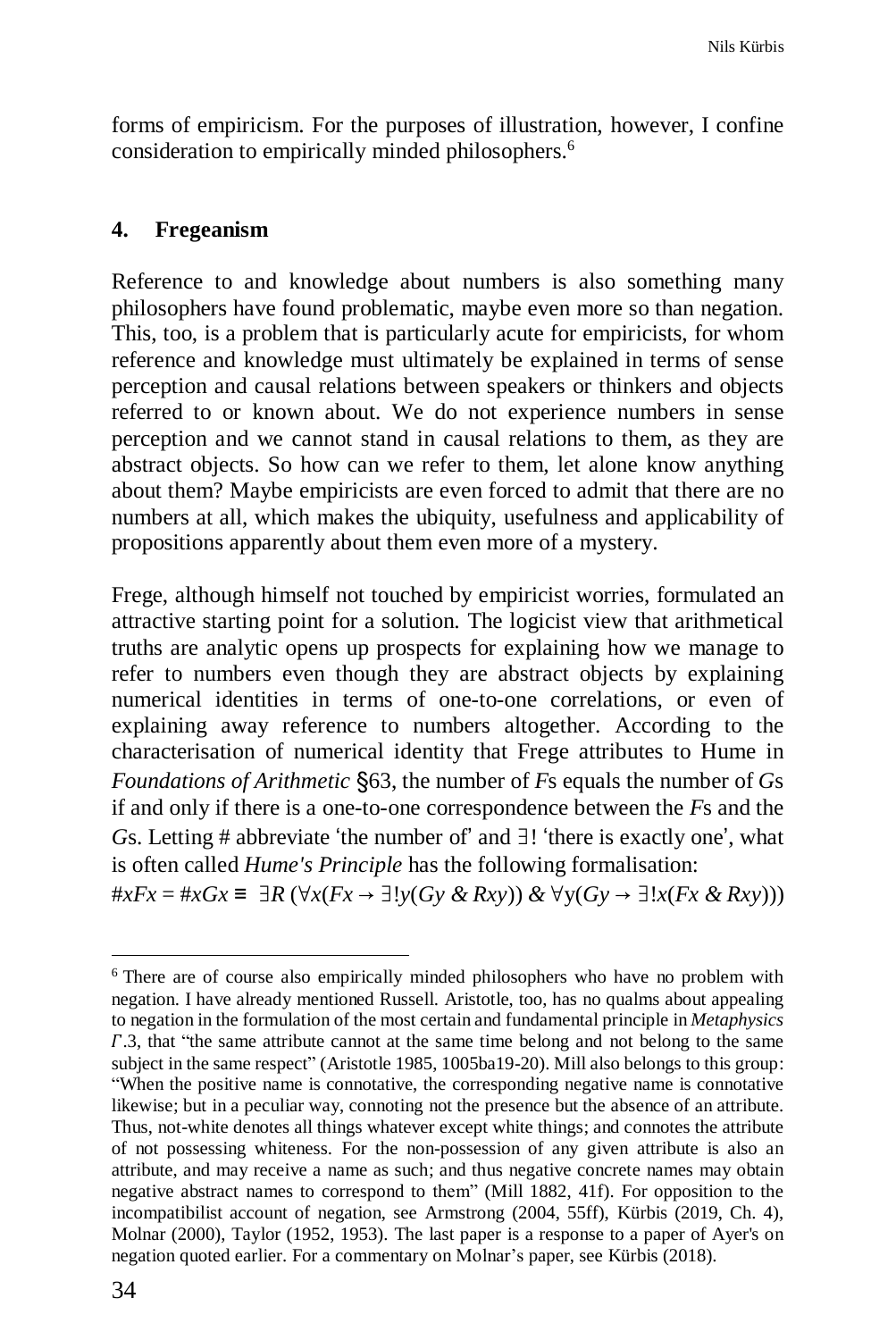For ease of exposition, we can additionally require that ∀x∀y(*Rxy* → *Fx & Gy*), so that *R* is a relation the *domain* of which are the *F*s and the *range* of which are the *G*s.

Russell's version of logicism was sympathetic to empiricism. Carnap explicitly thought that logicism provides an approach to solving the problem of reference to numbers in an empiricist setting. Carnap describes how he

had learned from Frege that all mathematical concepts can be defined on the basis of the concepts of logic and that the theorems of mathematics can be deduced from the principles of logic. Thus the truths of mathematics are analytic in the general sense of truth based on logic alone. [...] It became possible for the first time to combine the basic tenet of empiricism with a satisfactory explanation of the nature of logic and mathematics. (Carnap 1963, 46f)

Hale and Wright developed Frege's thoughts in a direction which, although they themselves may not be motivated purely by empiricist worries either, can plausibly be appropriated by empiricists. Their aim is to explain

how statements of a given kind can be understood as involving reference to abstract objects and can yet remain, at least in principle, humanly knowable, given that the objects they concern are outside space and time and in consequence can stand in no sort of epistemologically relevant, causal relations to human knowers. [...] A statement of numerical identity---in the fundamental case, a statement of the kind: the number of  $Fs =$  the number of  $Gs$ ---is true, if true, in virtue of the very same state of affairs which ensures the truth of the matching statement of one-to-one correspondence among concepts, and may be known *a priori* if the latter may be so known. (Hale and Wright 2002, 118f)

Despite Frege's own nonchalance regarding epistemological concerns, logicism provides philosophers reluctant to posit a special faculty of the mind to account solely for our capacity of reference to and knowledge about numbers, be it Kantian or Gödelian intuition, with an attractive account of how we, as physical beings situated in space and time, nonetheless manage to have epistemic access to numbers.

In *Foundations of Arithmetic*, Frege also provided appealing definitions of *a priori*, *a posteriori*, synthetic and analytic: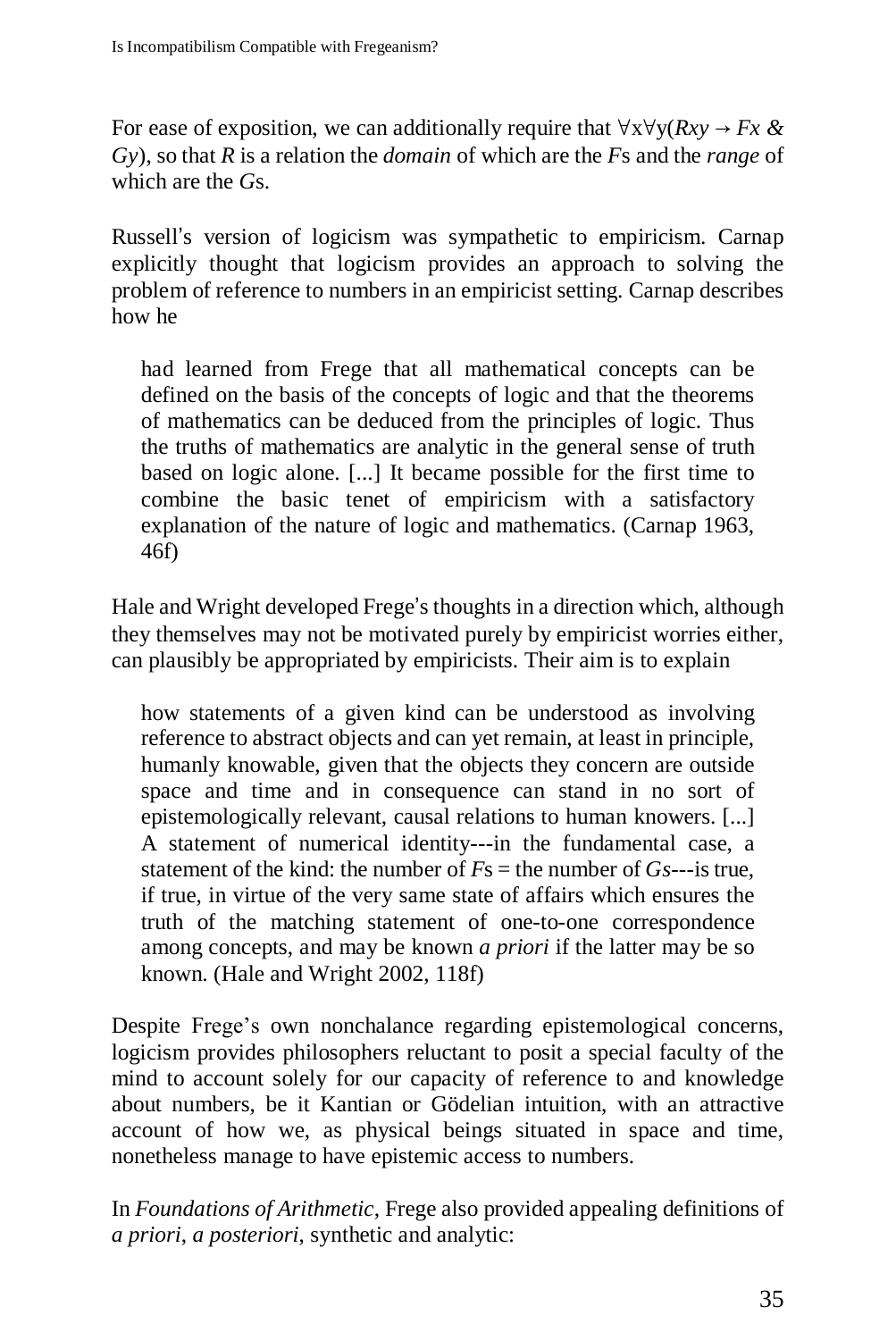It is necessary to find a proof [of a proposition] and to follow it down to the primitive truths. If in that process all that is met with are the general logical laws and definitions, then the truth is analytic [...] If, however, it is not possible to give a proof without appealing to truths which are not of the general logical kind, but are related to a special field of knowledge, then the sentence is synthetic. For a truth to be *a posteriori* we require that its proof cannot proceed without appealing to facts, i.e. to unprovable truths without generality that contain statements about specific objects. If, on the other hand, it is possible to give a proof from purely general laws that can neither be proved nor stand in need of proof, then the truth is *a priori*. (Frege 1990, §3)

For want of a better term, I shall call the view that arithmetical truths are analytic *in Frege's sense Fregeanism*. The terminology is not supposed to suggest that Fregeanism incorporates all of Frege's philosophy. It is only a thesis on the nature of mathematical truths and the definitions of *a priori*, *a posteriori*, synthetic and analytic. In my terminology, Frege is of course a Fregean, but Fregeans need not accept all of Frege's views. The most promising way of spelling out Fregeanism is to count Hume's Principle as analytic, but philosophers who accept Hume's Principle as analytic need not be Fregeans in my terminology, if they do not accept Frege's definition of analyticity.

Fregeanism is independent of empiricism. However, as Carnap's position or an empiricist Neo-Fregeanism are well motivated, for the purposes of this essay I am interested in an empirically minded Fregean. I do not require my empiricist to reject the existence of abstract objects outright, but only that he does not accept their existence lightly: a philosopher who demands a strong argument, ideally a proof, before accepting the existence of a particular kind of abstract object, and hence who does not just accept that there are numbers, but demands that this must be established.

### **5. Incompatibilist Fregeanism**

Fregeanism and incompatibilism deserve and have received serious consideration. They are initially plausible and provide promising ways of accounting for philosophically puzzling phenomena, especially in a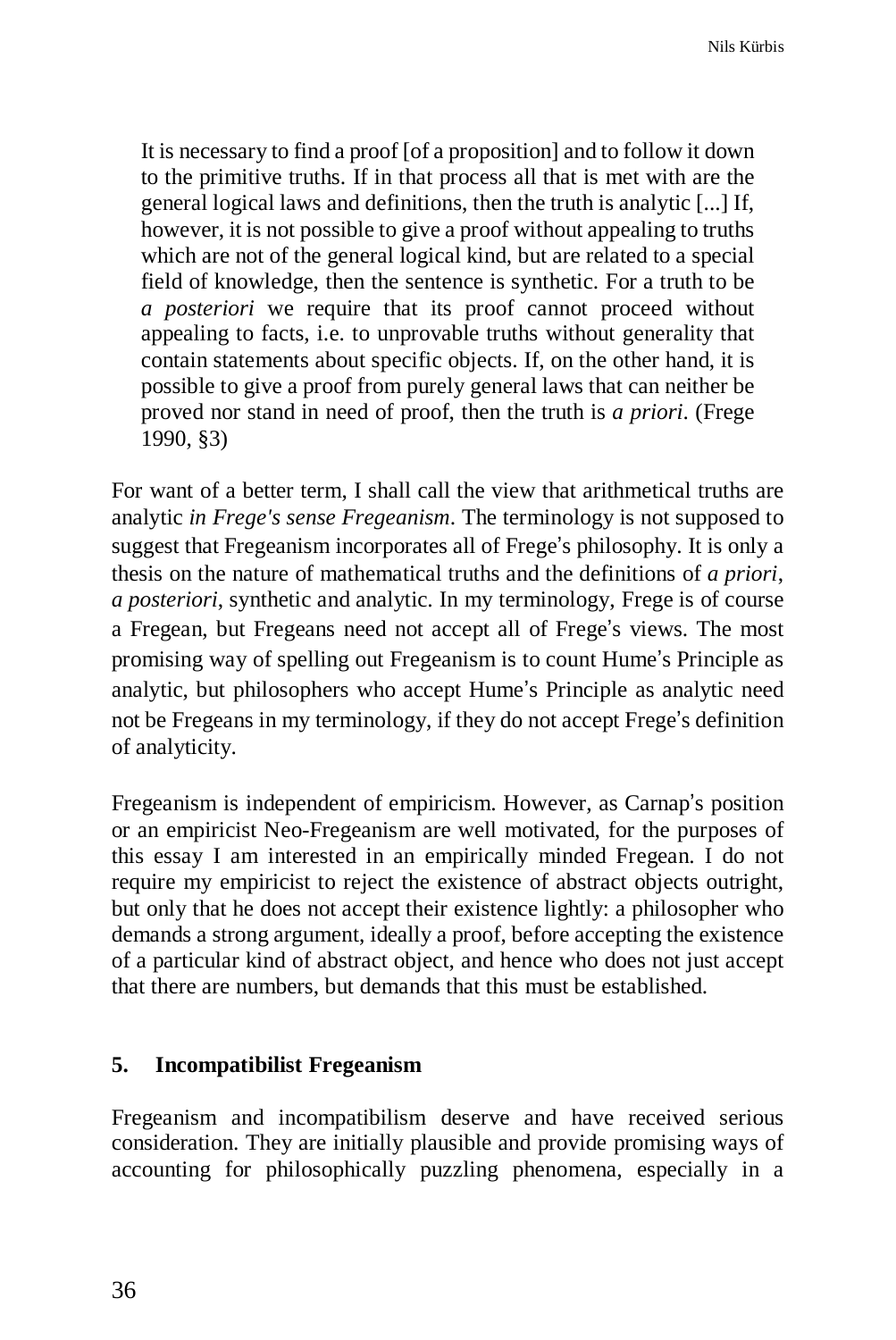$\overline{a}$ 

broadly empiricist setting. Some philosophers may wish to accept both views. I will argue that, attractive though it is, this position is problematic.<sup>7</sup>

Consider '*a* is red and green all over'. By Frege's definition, it is neither synthetic nor analytic, neither *a priori* nor *a posteriori*, as it is not true: being red is incompatible with being green all over. Only true propositions are classified by Frege's definition: false propositions do not have proofs, and to classify a proposition, it is necessary to find a proof of it, says Frege. That is slightly unusual, but it is merely a slightly unusual use of terminology. We can amend the definition by stipulating that false propositions belong to the same categories as their negations.

The axioms of logic are *a priori*. Axioms of logic are propositions which can neither be proved nor do they stand in need of proof (from something else), while at the same time they are proved from purely general laws: they are their own one-step proofs. The same can be said of 'Being red is incompatible with being green all over'. It is a primitive, general law expressing a truth that anyone who has mastered the concepts 'red' and 'green' is in a position to recognise. Thus it is *a priori*. But its (one-step) proof is related to a special field of knowledge, namely colours, so it is *synthetic*. <sup>8</sup> Arguing indirectly, 'Being red is incompatible with being green all over' cannot be anything but synthetic *a priori*. It is not *a posteriori*, as it does not contain reference to specific objects. It does not follow from

<sup>7</sup> My aim is to map out logical space and assess the general prospects for combining two views, while avoiding the details of how any particular philosopher might combine them. The possibility of combining incompatibilism and Fregeanism has not attracted much attention in the literature. However, Neil Tennant accepts both, logicism and incompatibilism (see Tennant 1987, 1999, 2009). Various members of audiences to whom I presented this paper have expressed sympathy for the combination. I'll say a few words about Tennant in a later footnote. Although Tennant's approach is attractive and elegant, discussing it in more detail here would distract from what is at issue. His explanations of concepts of arithmetic may strike some readers as problematic for reasons independent of my concerns in this paper, as he appears to define the concept 'the number of' and '0' at the same time.

<sup>8</sup> This is plausible independently of Frege's definitions. Maybe most people who accept that there are synthetic *a priori* truths agree that "Being red is incompatible with being green all over" is an example. On a Kantian definition, it is synthetic, because *is incompatible with being green all over* is "outside the concept" *being red* and it "add[s] to the concept of the subject a predicate which has not been in any wise thought in it, and which no analysis could possibly extract from it" (Kant 2010, A 7/B 11). Having grasped the concepts *red*, *green* and *incompatible* suffices to grasp that being red is incompatible with being green. It is something that "our faculty of knowledge supplies from itself", hence it is *a priori*. Besides, "Being red is incompatible with being green all over" carries with it a kind of necessity that, according to Kant, *a posteriori* knowledge cannot have.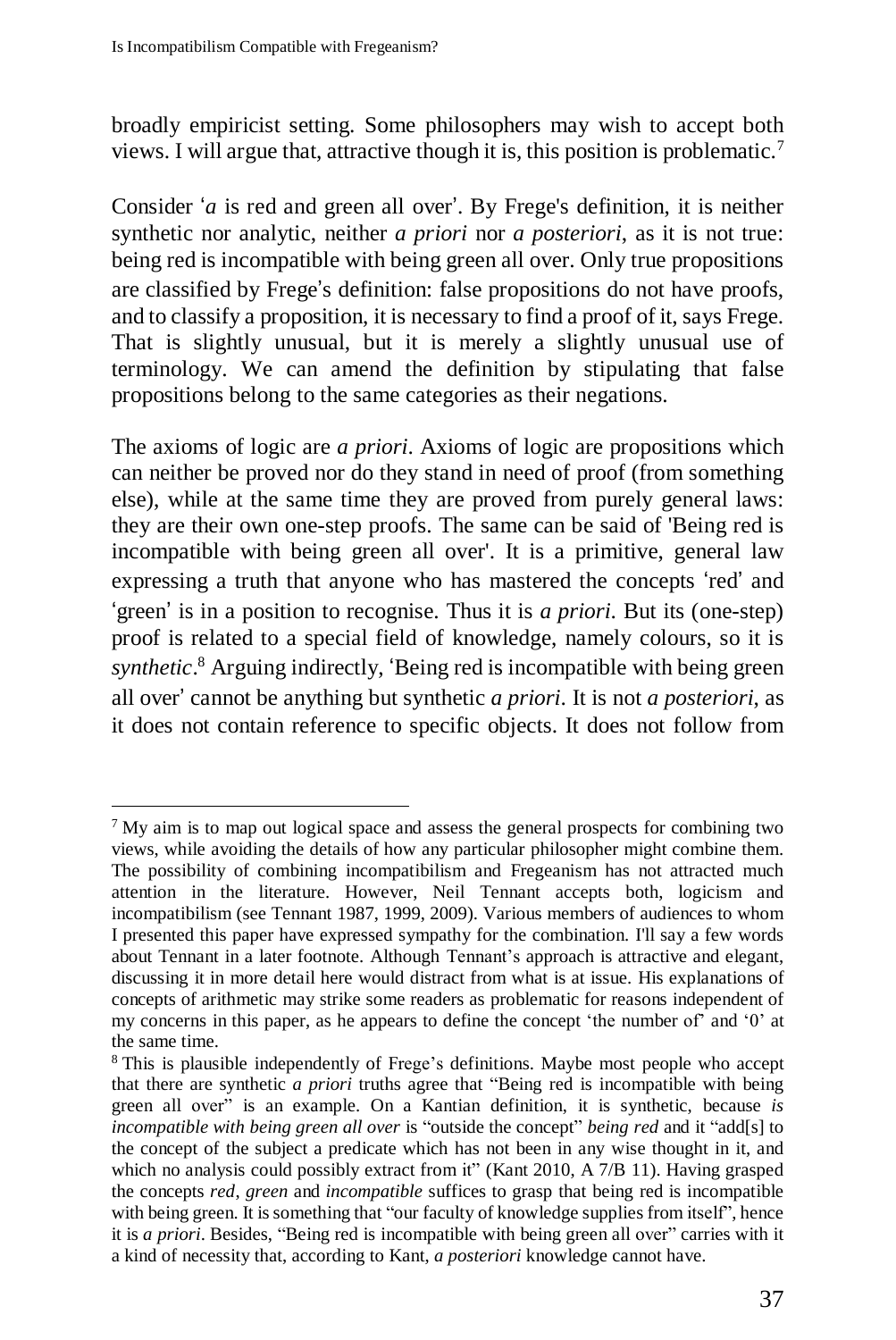only general logical laws and definitions, so it is not analytic. Assuming every truth can be classified by Frege's definitions, it is synthetic *a priori*.

If establishing the incompatibility of *F* and *G* appeals to a special field of knowledge concerning the properties *F* and *G*, then 'Being *F* is incompatible with being *G*' is synthetic *a priori*. Frege's definitions assume that if there is a proof of a proposition, there is one in which every step is made explicit according to the axioms of the system and the additional assumptions necessary to derive the proposition. If negation is defined in terms of incompatibility, any such fully analysed proof of a proposition ~*A* must appeal to propositions about incompatibilities. If these propositions are synthetic, ~*A* itself is synthetic.

A Fregean can employ an axiomatisation of logic in which negation is primitive. The incompatibilist needs to adopt one in which incompatibility is primitive. Proofs in second-order logic plus Hume's Principle remain valid for the incompatibilist Fregean, but they require analysis into more basic steps where any appeal to negation is replaced by an appeal to incompatibility. As by the Fregean definition fully analysed proofs are decisive for establishing whether a proposition is analytic or synthetic, *a priori* or *a posteriori*, although arithmetical propositions certainly remain *a priori*, because the newly analysed proofs will only appeal to purely general lawsthat can neither be proved nor stand in need of proof, to ensure that they remain analytic, the incompatibilist Fregean needs to avoid appeal to propositions that refer to a specific field of knowledge. Incompatibilism is motivated by examples such as 'Being red is incompatible with being green', which involve properties of physical objects. These would not do for arithmetic, as arithmetic is not tied to the existence of colours. An incompatibilist could extend the account of negation to arithmetic by appealing to primitive incompatibilities involving the numbers, such as 'Being identical to 1 is incompatible with being identical to 2'. However, these appeal to a special field of knowledge, namely the numbers, and thus any proposition proved by appeal to them would be synthetic. Thus this route is not open to the Fregean incompatibilist. The fundamental idea of Frege's logicism was that names referring to numbers are not primitive, but defined in purely logical terms. In other words, the Fregean incompatibilist must assume that there are propositions of the form 'Being *F* is incompatible with being *G*' which are analytic, *i.e*. that there are purely logical properties that are incompatible with each other.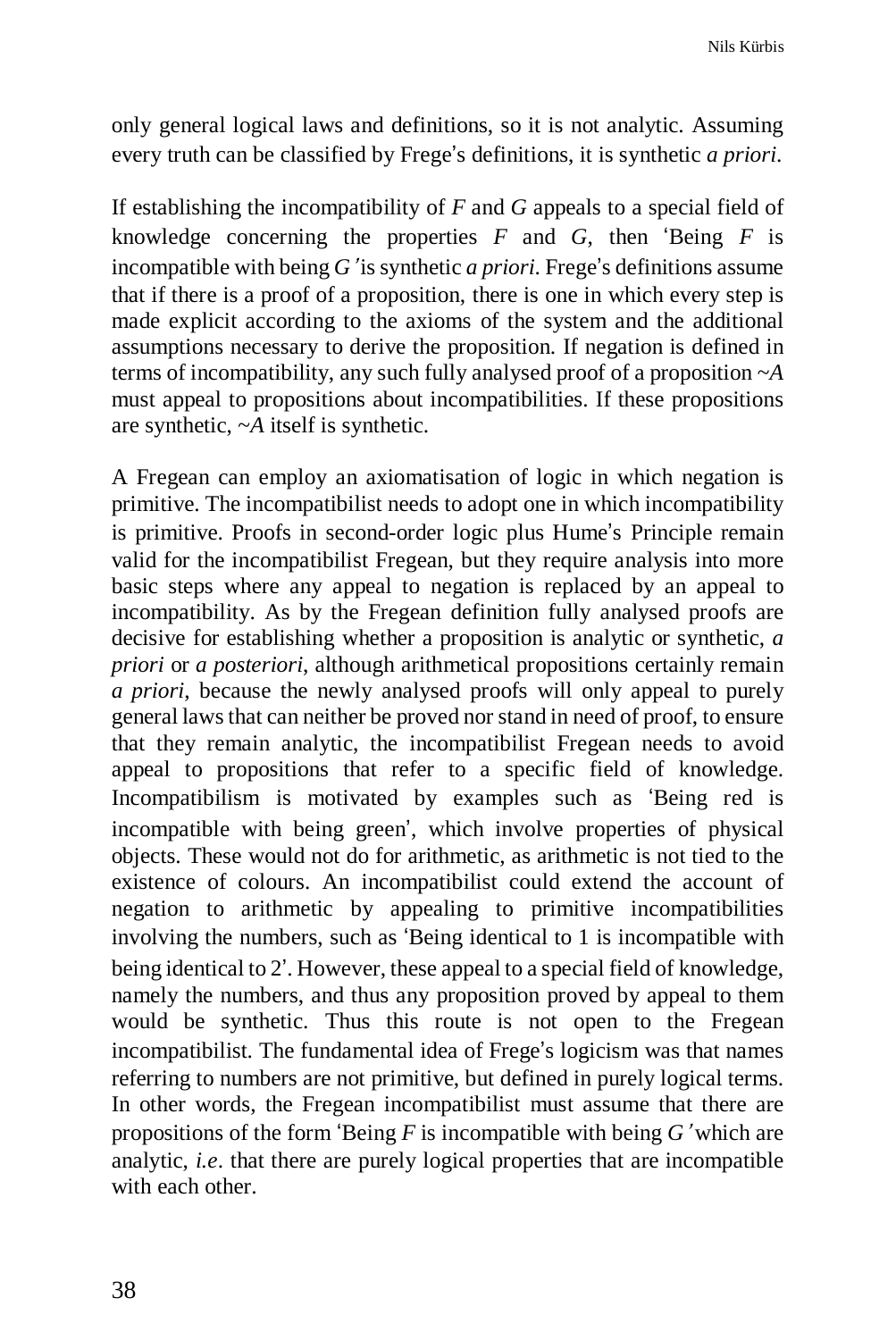### **6. Are there Analytic Incompatibilities?**

As numerical identities are explained in terms of Hume's Principle, we might expect numerical non-identities to be provable on the basis of incompatibilities involving one-to-one mappings. Let's consider an example of the kind Frege uses to motivate his account. Suppose you're laying the table. You map the knives and forks one-to-one onto each other and attempt to map them one-to-one onto the plates. You fail and one plate is left over. You have discovered that the forks and knives are equinumerous, but that the plates are not equinumerous to them. Trying to express the non-identity 'The number of plates is not identical to the number of knives' in terms only of what things are and incompatibility, we could say that being that left over plate is incompatible with being mapped onto a knife and fork. Generalising, attempting to map *F*s and *G*s one-toone onto each other leads sometimes to success, sometimes to frustration. If the number of *F*s is not identical to the number of *G*s, attempting to map the *F*s one-to-one onto the *G*s will always leave some *G*s or *F*s out.

Arithmetic cannot be based on an activity of mapping, anymore than it can be based on the activity of laying the table. If we appeal to a mental faculty of carrying out such mappings or mathematical constructions in the abstract, it looks as if we once more appeal to a special field of knowledge, so that propositions about incompatibilities between sizes of sets turn out to be synthetic. The incompatibilist Fregean should follow a similar path to Frege's and use the example as purely heuristic to motivate a general account suitable for the foundations of arithmetic. Following this line of thought, the incompatibilist Fregean needs to specify purely logical primitive incompatibilities between sizes of sets that can be appealed to in establishing numerical non-identities.

Let's assume that there are more *G*s than *F*s. Then for any one-to-one relation *R* with the *F*s as domain, for every *F*, there is exactly one *G* such that *R* relates them, but there are some *G*s which are not identical to any of those that are related by *R* to an *F*. The incompatibilist Fregean needs a general characterisation of one-to-one relations that map the *F*s into but not onto the *G*s in terms of incompatibility and without using negation. It must apply to all cases in which there is no one-to-one relation between *F*s and *G*s. Only then can we expect to be able to *prove* that such incompatibilities hold, independently of being able to carry out certain constructions or not. It is not enough to say that assuming there to be a oneto-one correlation entails two incompatible statements: what these might be is precisely the question we are trying to answer. The incompatibilities we are looking for need to be general, so we cannot rely on some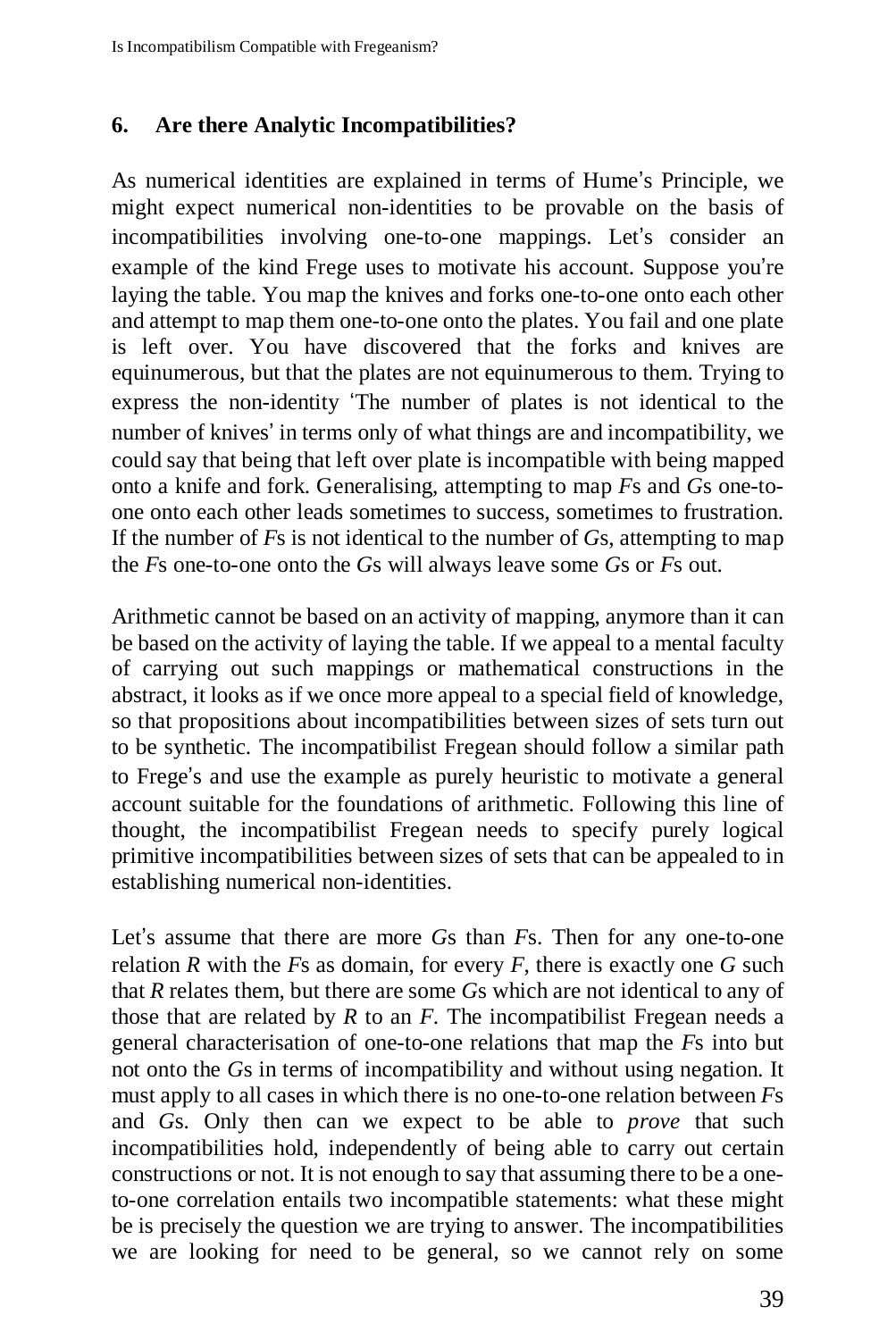characterisation involving the particular natures of the *F*s and the *G*s. It would be too general to lay down that 'Being one of the *F*s is incompatible with being one of the *G*s', which is true if there are as many green as there are red things. We might try the following: If for any relation *R*, *R*'s being a one-to-one mapping onto the *F*s is incompatible with *R*'s being a one-toone mapping onto the *G*s, we can conclude that there is no one-to-one mapping of the *F*s onto the *G*s and that the number of *F*s is not identical to the number of *G*s. This, though, is not an incompatibility that can simply be appealed to in a proof: it is itself the kind of thing that stands in need of proof.

Let's go back to the heuristic point that some *G*s are 'left over' by any oneto-one mapping *R* of the *F*s into the *G*s. Being one of those *G*s is incompatible with *R* mapping an *F* to it. This isn't good enough, as we cannot always indicate the *G*s, but it shows that we need to draw a general distinction between two kinds of *G*s: between those such that *R* maps some *F* to them and the others. The problem the incompatibilist faces is that they cannot use negation, as we normally would, to draw general distinctions. The most obvious differentiation between the two kinds of *G*s is that one kind of *G* is such that *R* relates an *F* to them, while the other *G*s are not of that kind, but that makes use of negation. We might try the following: being one of the *G*s to which *R* relates an *F* is incompatible with being one of the other *G*s. But that still requires a specification of a way of establishing the otherness of those *G*s, and besides, what could 'being other' mean other than 'not being identical to any of those'. As a final attempt, for any oneto-one relation *R*, there is a *G* such that being the value of *R* for an *F* is incompatible with being it. But even waiving worries about what 'being incompatible with being it' might mean, the problem remains of how to establish in general that this is the case for a given *G*. 9

To solve these difficulties, the incompatibilist Fregean might introduce a further notion: difference. We can then say there are some *G*s which are different from those *G*s such that *R* relates an *F* to them. Doing so is of course to admit that incompatibility alone is insufficient, as a further

<sup>9</sup> Tennant's system suffers from exactly this problem: his account of the "badness" of ⊥ ties it firmly to "*various ways that we understand the world simply cannot be*" (Tennant 1999, 217), which are synthetic truths. No attempt is made to specify any analytic absurdities. In his formalisation of arithmetic, he helps himself to  $\perp$  in the rules for 0 and for one-to-one relations into, but not onto (Tennant 1987, 277ff, cf. also Tennant 2009). The rules are of course formulated generally, but this generality does not get us any further, if it only ranges over the examples of incompatibilities given by Tennant, which are synthetic *a priori*.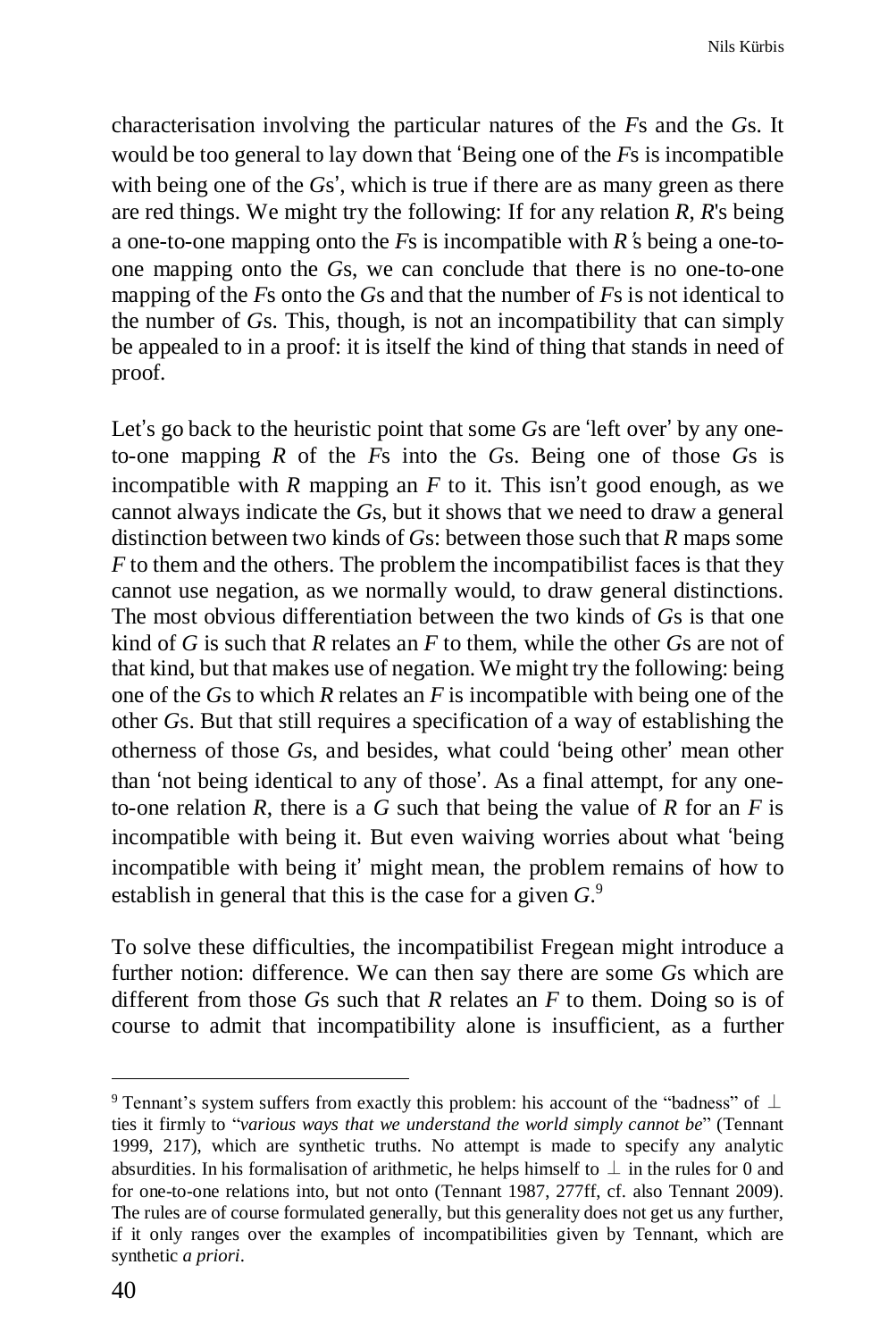primitive is needed for a satisfactory theory. More importantly, however, there is a crucial difference between difference and incompatibility. We have introduced 'difference' merely to avoid using 'not': it has no further content than 'not identical'. By contrast, incompatibility is a rich and interesting notion: there is an attempt at giving it content independently of our interest in negation. The metaphysics of colours gives rise to some of them being incompatible with each other. Other properties exhibit a similar phenomenon. Difference, on the other hand, appears to have no other content than non-identity and as an additional primitive it is just 'not identical' rewritten into one word. The move of adding a primitive notion of difference is rather desperate. It is either *ad hoc* or a thinly veiled appeal to negation.<sup>10</sup>

Contrary to expectation, one-to-one correspondences are not a promising source of analytic incompatibilities. But maybe there are others. Frege accepted that there are two logical objects, the True and the False, so that  $T = F$  is a logical falsehood. However, such an approach is not congenial to an incompatibilist: if there are such objects, we might as well define negation in terms of them rather than incompatibility. It may be that an incompatibilist can accept the existence of these two logical objects, but then the burden of proof is clearly on the incompatibilist to provide such an account and establish its superiority over an account that begins with truth and falsity.

There is a more general point here. The use of classical truth tables is not congenial to the incompatibilist account. Classical truth tables appeal to independently given notions of truth and falsity. '*A*' is false if and only if '~*A*' is true, hence anyone finding negation problematic will find falsity problematic, too. The incompatibilist aims to explain negation in terms of incompatibility:  $\neg A$  is true if and only if there is some true proposition incompatible with *A*. The same explanation will work for falsity, using the former equivalence. So on the incompatibilist account, falsity is to be explained, just like negation, in terms of incompatibility. Besides, Price observes that giving the meaning of negation in terms of its truth table also depends on a primitive notion of incompatibility, as it "clearly depends on

<sup>&</sup>lt;sup>10</sup> One might even go further, as suggested by a referee, and observe that the statement that *R* is a one-to-one correspondence between the *F*s and the *G*s involves an implicit appeal to negation: *R* maps different *F*s to different *G*s, and to say that *x* and *y* are different is to say that *x* and *y* are not identical, which appeals to negation. Thus right from the start, a logicism building on Hume's Principle is incompatible with incompatibilism. However, an incompatibilist like Tennant would deny that the concept of one-to-one correspondence implicitly appeals to negation, as negation is not appealed to in Tennant's rules for one-toone correspondence: those rules are entirely positive.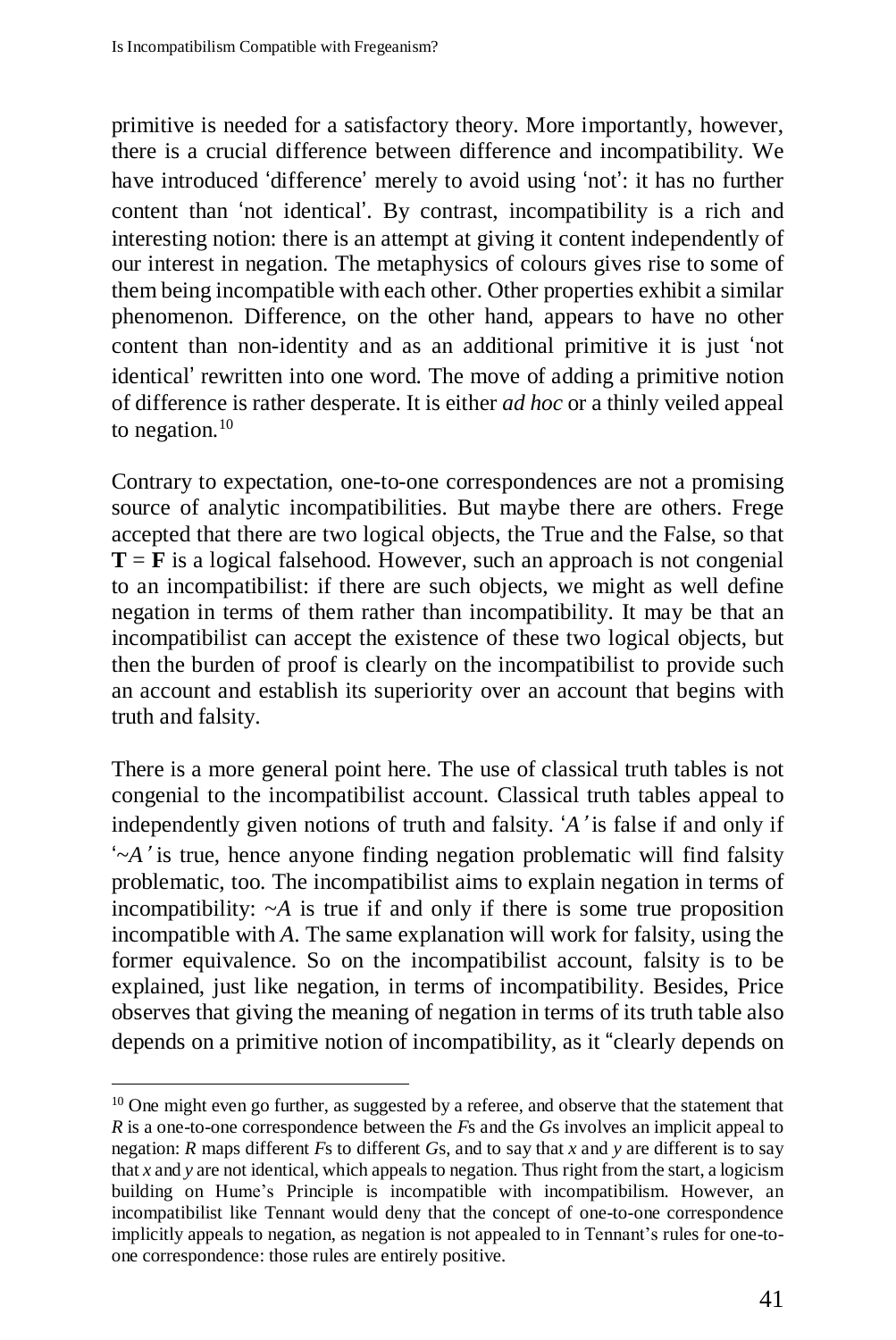our knowing that truth and falsity are incompatible" (Price 1990, 226). Nonetheless, incompatibilism is not biased against classical logic. The references to Grzegorczyk and Tennant in the current paper may suggest that an incompatibilist view is more congenial to intuitionist, rather than classical, negation. There are, however, also incompatibilists who have no qualms about accepting classical logic. Price is one of them. Demos, Cheyne, Pigden and Veber express no hesitations about classical logic. Peacocke (1987, 163f) argues that his explication of the meaning of negation in terms of primitive incompatibility validates double negation. Brandom (2008, 126f) is a further example of a classicist incompatibilist.

According to an influential generalised treatment of negation discussed by Dunn, the negations of propositions are evaluated in terms of a primitive incompatibility relation ⊥ between states, situations or possible worlds:

 $\chi \models \sim p$  if and only if  $\forall \alpha (\alpha \models p \text{ implies } \alpha \perp \chi)$ 

Intuitively, "⊥ is to be thought of as a kind of incompatibility relation, *i.e.*,  $\alpha \perp \gamma$  means that  $\alpha$  asserts something which  $\gamma$  denies" (Dunn 1993, 332). One might try to appropriate this explanation to the present case to search for analytic incompatibilities, and say that  $\alpha \perp \chi$  holds in case  $\alpha$  and  $\chi$ contain propositions that are metaphysically incompatible. This, however, this still leaves the crucial question unanswered.  $\neg p$  will only count as analytically true at a world  $\chi$  if the incompatibility relation amongst worlds may hold as a matter of analytically incompatible propositions being asserted at each world. So unless analytic incompatibilities are forthcoming independently of the definition of when the negation of a proposition is true at a world, so that we can say that there are cases where  $\alpha$  asserts a proposition that is analytically incompatible with a proposition that  $\chi$  asserts, the definition is not going to produce analytically true  $n$ egations.<sup>11</sup>

Another option for an analytic incompatibility might be 'Everything is identical to everything'. For Frege, at least, this is a logical falsehood that can be formulated without using negation. It is false because there are at least two objects, the True and the False. Even better, Hume's Principle entails that there are infinitely many objects. But this is not a suitable answer for an incompatibilist Fregean. The reason why 'Everything is identical to everything' is logically false is that there are at least two *different* objects. Hume's Principle only entails the existence of infinitely

 $\overline{a}$  $11$  The discussion of Dunn was added in response to a request by a referee.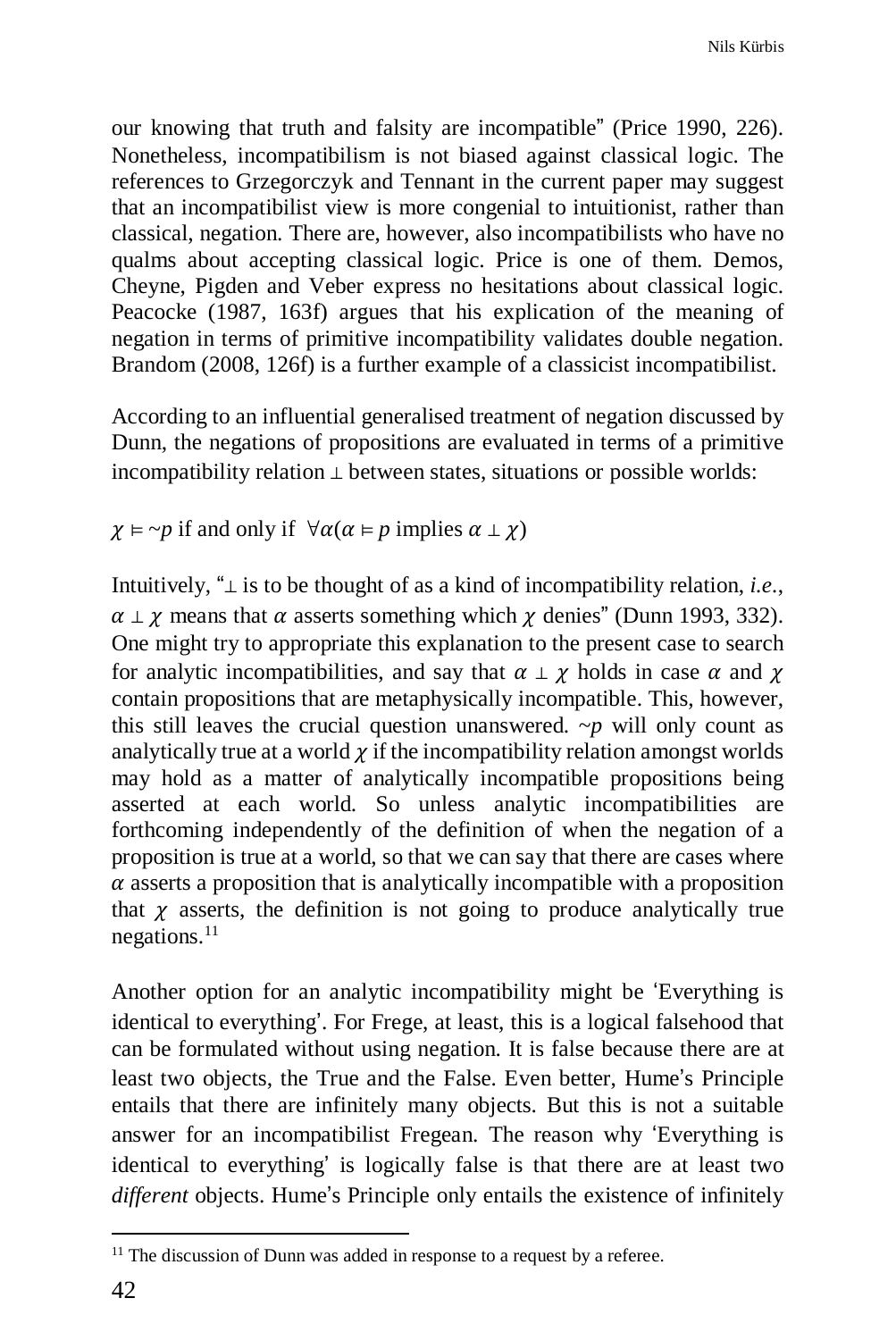many objects if we have a means of expressing that there are different objects, and the proof appeals to negation in the definition of 0 as the number of things equinumerous to the non-self-identical ones. Even if we contrived a new concept 'being incompatible with being itself', this still leaves the question of how to secure that being equinumerous to the objects falling under that concept is not equinumerous to the number of things falling under the concept 'identical to  $0'.^{12}$  As argued, adding a primitive notion of difference to secure this is unconvincing.

As a final attempt, one might observe that in second order logic it is possible to express logical falsehoods without using negation, as the *falsum* constant  $\perp$  is definable as  $\forall p \cdot p$ , and that it is possible to prove that there are at least two different concepts or properties, one under which everything falls and one under which nothing false, so that 'All concepts are identical' or 'All properties are identical' can serve as an analytic falsehood that does not appeal to negation. The crux here, however, as before, lies with 'different'. 'All concepts are identical' or 'All properties are identical' is absurd only if there are two different concepts or properties, that is to say, two concepts or properties that are not identical. Besides, to say that there is a concept under which nothing falls blatantly appeals to negation. That all propositions are true is also absurd only if there are at least two different propositions, one true and one false, or one incompatible with the other.<sup>13</sup> The former may be true as a matter of logic, but it relies on the notion of difference, hence negation, and besides, it appeals once more to independently given notions of truth and falsity, which, as argued, is no good for the incompatibilist Fregean. The latter option just reiterates the problem: those two incompatible propositions would have to be analytically incompatible to be of use to the incompatibilist Fregean, and we have not been able to find any such propositions.

# **7. Conclusion**

No analytic incompatibilities are forthcoming. The conclusion suggests itself that the only propositions that are analytically incompatible are analytic propositions and their negations. <sup>14</sup> But this is no good for the incompatibilist Fregean, who aims to define negation in terms of

 $\overline{a}$ <sup>12</sup> Cook and Cogburn (2000, 10f) make a related point that defining  $\sim$ A as  $A \rightarrow 0=1$  is not sufficient, as there are acceptable intuitionist theories that verify the Peano Axioms, but also  $0=1$ .

<sup>&</sup>lt;sup>13</sup> For further discussion of an attempt to define negation in terms of  $\perp$ , see Kürbis (2015).

<sup>&</sup>lt;sup>14</sup> As observed by a referee.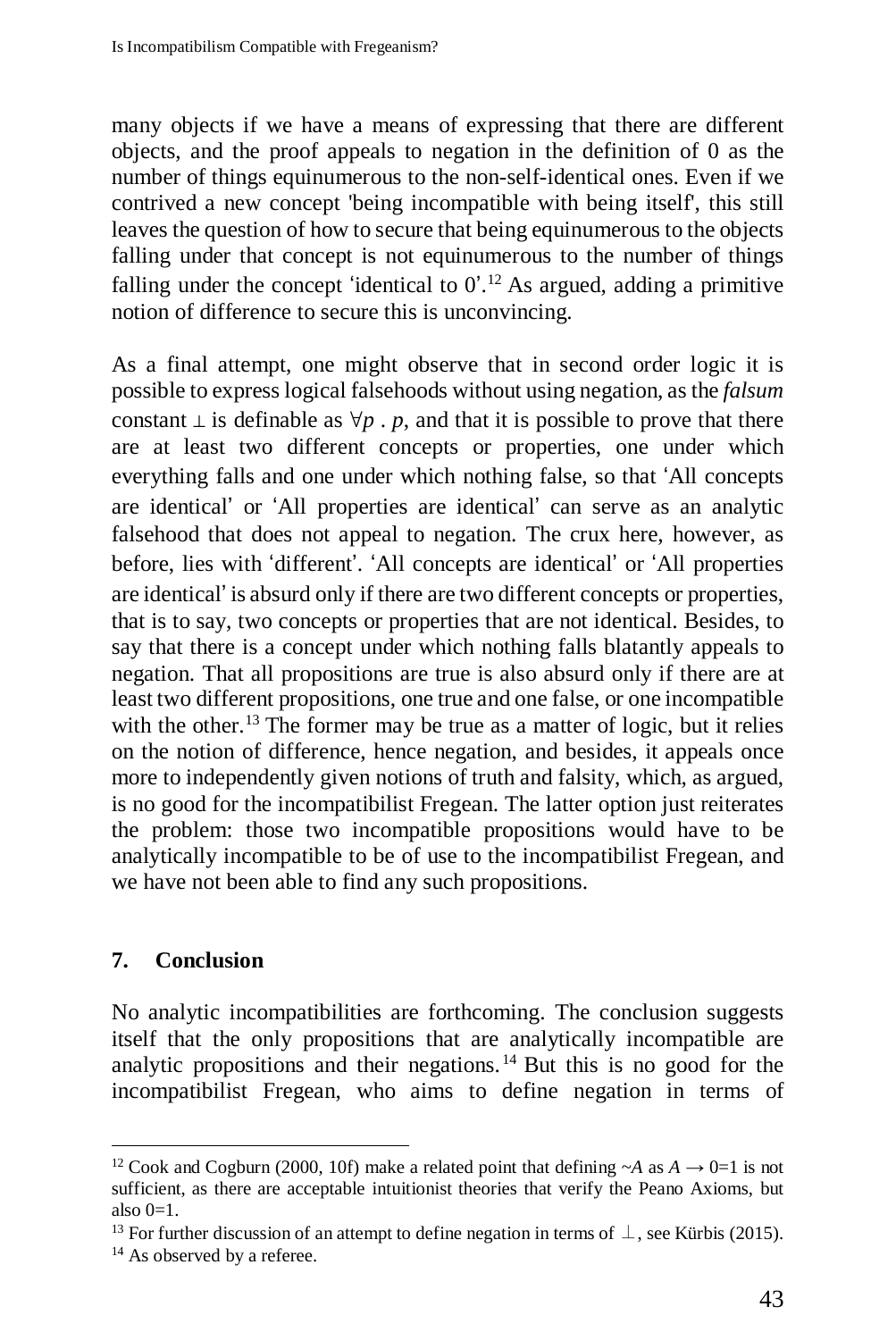incompatibility and is in need of analytic incompatibilities for the foundations of mathematics. So it looks very much as if incompatibilism is incompatible with Fregeanism.

I conclude that Fregean incompatibilism, if not incoherent, has tricky questions to answer. The burden of proof is certainly on the Fregean incompatibilist to make the case that the position is tenable. Of course, it would be possible to adopt different definitions of 'analytic' and 'synthetic'. But that would not change the fact that much of arithmetic on an incompatibilist account would turn out to be synthetic according to Frege's definition. And hasn't Frege himself given good reasons against taking arithmetic to be synthetic according to his definition?<sup>15</sup>

#### **REFERENCES**

- Aristotle 1985. Metaphysics. In *The Complete Works of Aristotle,* ed. J. Barnes, 1552-1728. Princeton: Princeton University Press.
- Armstrong, D. 2004. *Truth and Truth-Makers*. Cambridge: Cambridge University Press.
- Ayer, A. J. 1952. Negation. *The Journal of Philosophy* 49: 797–815.
- Brandom, R. 2008. *Between Saying and Doing*. Oxford: Oxford University Press.
- Carnap, R. 1963. Intellectual autobiography. In *The Philosophy of Rudolf Carnap*, ed. P. A. Schilpp, 3–84. LaSalle: Open Court.
- Cheyne, C. and C. Pigden 2006. Negative truths from positive facts. *Australasian Journal of Philosophy* 84: 249–265.
- Cook, R. T. and J. Cogburn 2000. What negation is not: Intuitionism and '0 = 1'. *Analysis* 60: 5–12.
- Demos, R. 1917. A discussion of a certain type of negative propositions. *Mind* 26: 188–196.
- Dunn, J. M. 1993. Star and perp: Two treatments of negation. *Philosophical Perspectives* 7: 331–357.
- Frege, G. 1990. *Die Grundlagen der Arithmetic. Eine logischmathematische Untersuchung über den Begriff der Zahl*. Hildesheim, Zürich, New York: Olms.
- Grzegorczyk, A. 1964. A philosophically plausible formal interpretation of intuitionistic logic. *Indagationes Mathematicae* 26: 596–601.
- Hale, B. and Wright, C. 2002. Benacerraf's dilemma revisited. *The European Journal of Philosophy* 10: 101–129.

<sup>&</sup>lt;sup>15</sup> I would like to thank Giulia Felappi, Keith Hossack, Guy Longworth, Eliot Michelson, Mark Textor and the referees for this journal for a number of helpful comments and suggestions.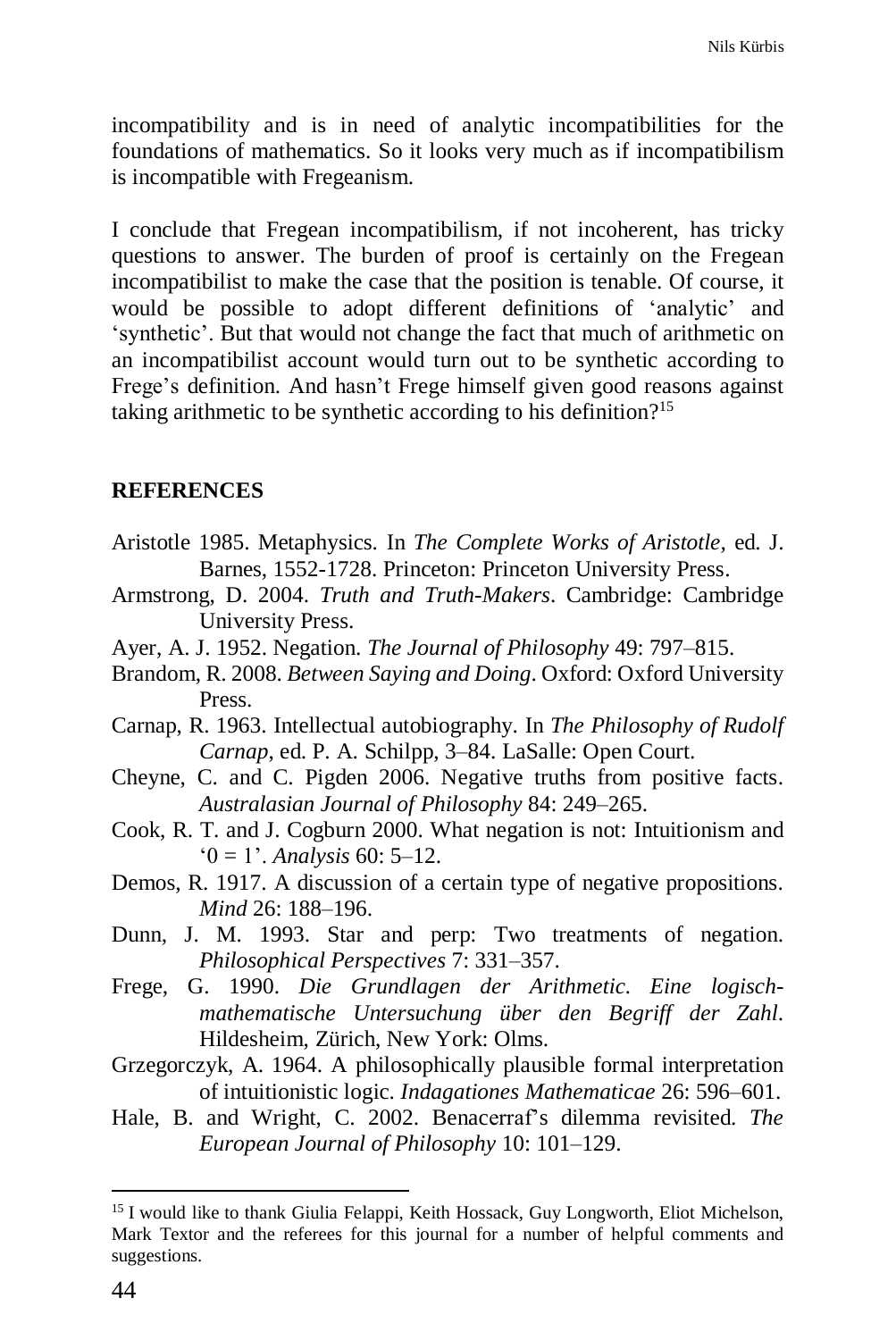- Hobbes, T. 2000. *Elementa Philosophiae I: De Corpore*. Paris: Vrin.
- Kant, I. 2010. *Kritik der reinen Vernunft*. Hamburg: Meiner.
- Kirk, G., J. Raven, and M. Schofield 1983. *The Presocratic Philosophers*. Cambridge: Cambridge University Press.
- Kürbis, N. 2015. What is wrong with Classical Negation? *Grazer Philosophische Studien* 92: 51-86
- Kürbis, N. 2018. Molnar on truthmakers for negative truths. *Metaphysica* 19: 251-257
- Kürbis, N. 2019. *Proof and Falsity. A Logical Investigation*. Cambridge: Cambridge University Press.
- Kürbis, N. forthcoming. The importance of being erroneous. *Australasian Philosophical Review* 3.2
- Locke, J. 1979. *An Essay Concerning Human Understanding*. Oxford: Oxford University Press.
- McCabe, M. M. forthcoming. First chop your *logos* … Socrates and the sophists on language, logic and development. *Australasian Philosophical Review* 3.2
- Mill,J. S. 1882. *A System of Logic* (8th ed.). New York: Harper & Brothers.
- Molnar, G. 2000. Truthmakers for negative truths. *Australasian Journal of Philosophy* 78: 72–86.
- Mumford, S. 2007. Negative truth and falsehood. *Proceedings of the Aristotelian Society* CVII: 45–71.
- Peacocke, C. 1987. Understanding the logical constants. A realist's account. *Proceedings of the British Academy* 73: 153–200.
- Plato 1997. Sophist. In *Complete Works*, ed. J. M. Cooper, 235-293. Indianapolis: Hackett.
- Price, H. 1990. Why 'Not'? *Mind* 99: 221–238.
- Price, H. 2019. 'Not' Again. Accessed 04/02/2019. http://prce.hu/w/preprints/NotAgain.pdf
- Restall, G. 2005. Multiple conclusions. In *Logic, Methodology and Philosophy of Science: Proceedings of the Twelfth International Congress*, eds. P. Hájek, L. Valdés-Villanueva, and D. Westerståhl, 189–205. London: King's College Publications.
- Rumfitt, I. 2000. "Yes" and "No". *Mind* 109: 781–823.
- Russell, B. 1919a. On propositions: What they are and how they mean. *Proceedings of the Aristotelian Society. Supplementary Volumes* 2: 1–43.
- Russell, B. 1919b. The philosophy of logical atomism. *The Monist* 29: 32– 63.
- Russell, B. 1951. Obituary: Ludwig Wittgenstein. *Mind* 60: 297–298.
- Taylor, R. 1952. Negative things. *Journal of Philosophy* 49: 433–449.
- Taylor, R. 1953. Ayer's analysis of negation. *Philosophical Studies* IV: 49–55.